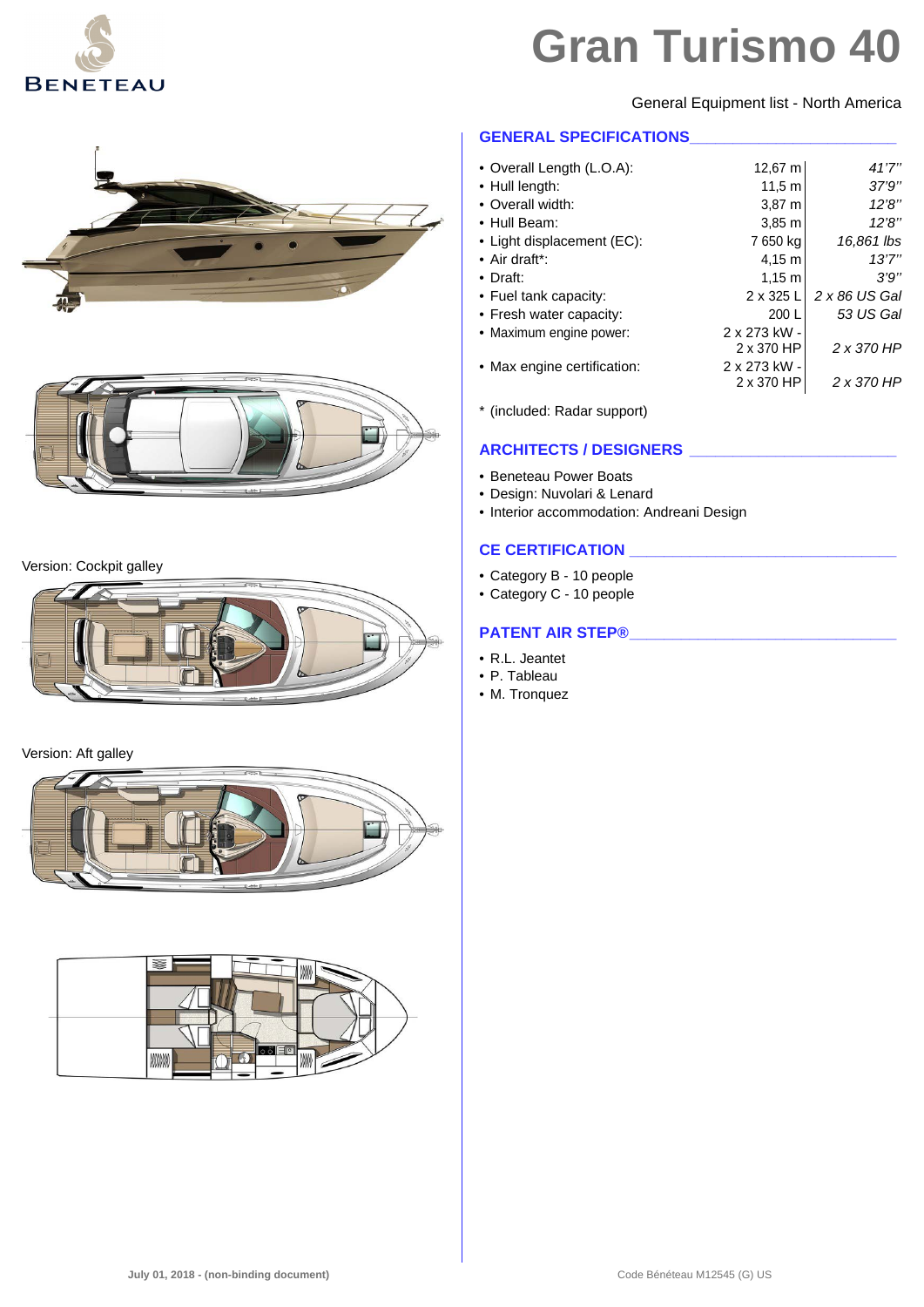

### **STANDARD EQUIPMENT**

#### **CONSTRUCTION \_\_\_\_\_\_\_\_\_\_\_\_\_\_\_\_\_\_\_\_\_\_\_\_\_\_\_\_\_\_\_\_\_**

#### **HULL**

- Technology Air Step®
- White hull

Composition:

- Sandwich (polyester resin fiberglass balsa core)
- Hull counter molding laminated in monolithic (polyester resin -
- fiberglass)
- 8 Opening portholes

#### **DECK**

Composition:

- Sandwich (polyester resin fiberglass balsa core)
- Deck counter molding laminated in monolithic (polyester resin fiberglass)

#### **DECK EQUIPMENT\_\_\_\_\_\_\_\_\_\_\_\_\_\_\_\_\_\_\_\_\_\_\_\_\_\_\_\_\_\_\_\_**

- Radar support
- Courtesy light in cockpit
- Navigation lights

#### **MOORING - ANCHORING GEAR**

- Swivel bow fitting with anchor securing system
- 1000 W Electric windlass (with remote control)
- 2 Forward cleats, 2 central and 2 aft in stainless steel

#### **SAFETY ON DECK**

- Half open pulpit in stainless steel with guardrail and handrail
- 2 Stainless steel handrails on access to sidedeck steps

#### **COCKPIT**

- Self-bailing cockpit
- Access through a gate with safety catch
- 8 People salon convertible to sun deck
- Natural solid wood cockpit table (0,95 m x 0,6 1,2 m / *3'1'' x 2' - 3'11''*) convertible into sunpad (1,90 m x 1,65 m / *6'3'' x 5'5''*)
- Lounge chair (to starboard)
- Double bench (to port)
- Storage locker (under the seats)
- Double access cover to engine well
- Space for cased life-raft
- Storage for fenders and moorings
- Cockpit shower with mixer tap
- Swim platform (3,2 m x 1,24 m / *10'6'' x 4'1''*) + Swimming ladder (optional)
- Hand rail on rear table
- Assorted exterior upholstery:
	- PVC Marlin Auster & Cognac (standard)
- PVC Hitch Alloy & Marlin Auster (optional)
- TV Pre-wiring (in the cockpit)
- Locations for 13 US Gal coolers in cockpit

#### General Equipment list - North America

#### **STEERING STATION**

- Central pilot station in Crème color
- Twin pilot bench seat with Bolster function
- 3rd Copilot seat
- Pilot and co-pilot upholstery matching the cockpit salon upholstery: - PVC Marlin Auster & Cognac (standard)
	- PVC Hitch Alloy & Marlin Auster (optional)
- 2 Handrails
- Gloss black dashboard with padded Cognac PVC cap
- Volvo screen 4*''*
- Space for electronics 12*''*
- 12 V Power outlet
- Polyester hard-top with built-in electric sunroof
- Glass windscreen with built-in electric wiper
- Anti-glare surface in grained polyester Mocca color under windscreen
- 3 Cup holders

#### **INTERIOR**

- Woodwork Alpi Mat Walnut
- Brown oak laminated floors
- Direct and indirect LED lighting

#### **SALON**

- Headroom: 1,92 m / *6'4''*
- Access door
- Sofa seating for 4, upholstery Courchevel Shell fabric
- Table in matt walnut wood, Stainless steel legs
- TV Pre-wiring
- 4 Storage cupboards (Capacity: 186 L / *6,5 cu/ft*)
- 2 Storage lockers (under the seats)
- Skylights
- 2 Opening hull portholes

#### **GALLEY**

Headroom: 1,92 m / *6'4''*

- Stainless steel sink with mixer tap
- 2 hob gas plate
- White corian type countertop
- Cutlery storage
- Fridge (80 L / *2.8 cu/ft*)
- 3 Storage drawer, Garbage bin
- Cream-lacquered furniture
- 1 Storage cupboard
- 1 Opening porthole

#### **HEAD**

- Headroom: 1,95 m / *6'5''*
- Sink with mixer tap
- Mirror
- 2 Storage cupboards
- 1 Opening porthole
- Shower separated by translucent door
- Marine toilet
- Rigid holding tank 80L / *21 US Gal*
- Teak slatted floor
- 1 110 V Power outlet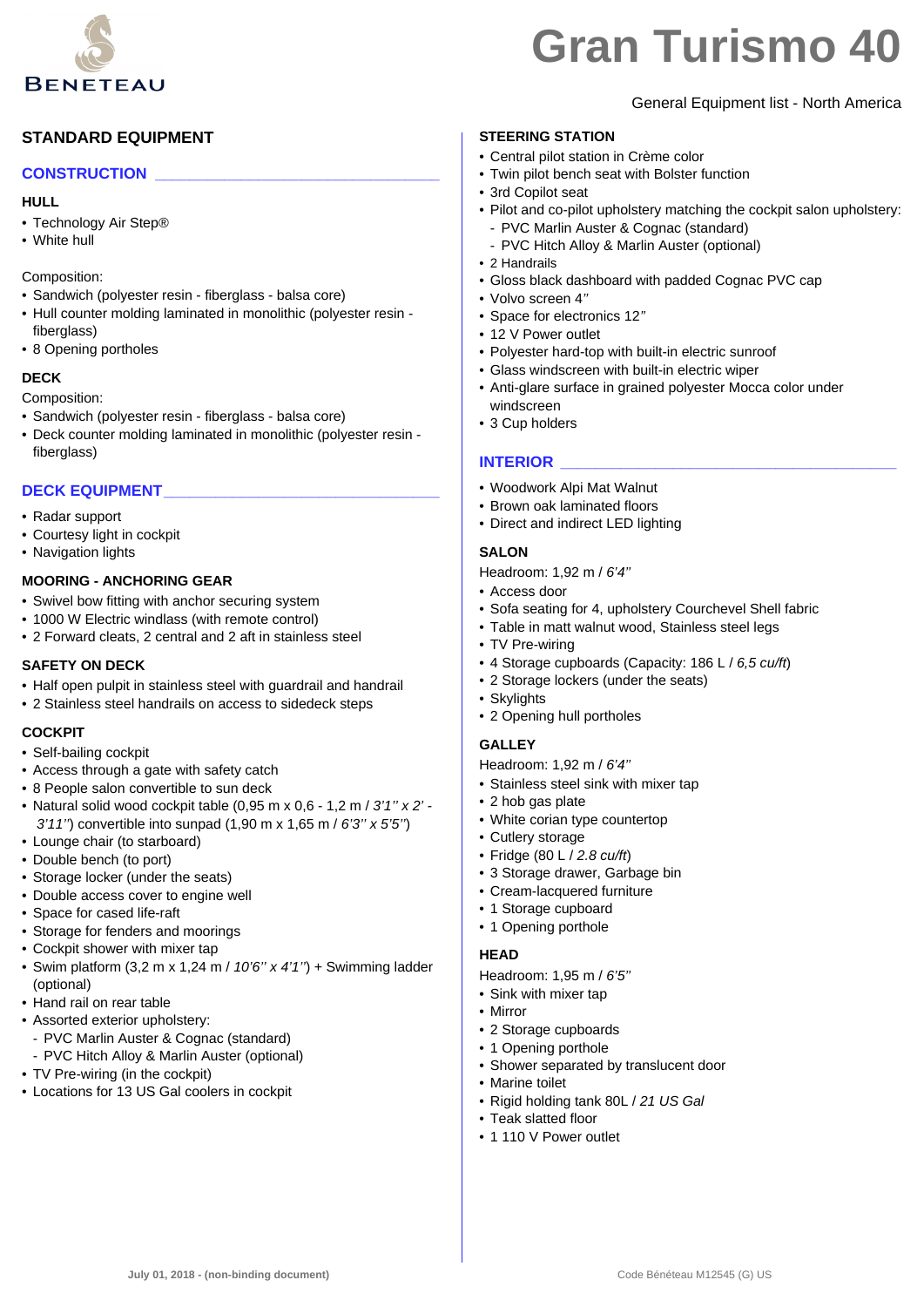

#### **OWNER'S CABIN (FORWARD)**

- Headroom: 1,90 m / *6'3''*
- Double berth (1,40 x 2,00 m / *4'7'' x 6'7''*)
- Marine mattress
- Padded bed headboard
- 2 LED reading lights
- 2 Shelving unit
- 2 Hanging lockers
- 2 110V Sockets
- 2 Panoramic windows with opening ports
- Opening deck hatch with mosquito screen/blind
- 3 Storage drawer (Under the bed)
- Indirect light (Under the bed)
- TV Pre-wiring

#### **GUEST CABIN**

Headroom: 1,92 m / *6'4''*

- 2 Single berths (0,70 x 1,95 m / *2'4'' x 6'5''*) or 1 Double berth (1,40 x 1,95 m / *4'7'' x 6'5''*)
- Marine mattress
- 2 Panoramic windows with opening ports
- 1 Opening hatch
- 2 Hanging lockers
- 2 Storage lockers (Capacity: *7,37 cu/ft ; 8 cu/ft*)
- 1 Bed side table with drawer
- 2 LED reading lights

#### **ENGINE \_\_\_\_\_\_\_\_\_\_\_\_\_\_\_\_\_\_\_\_\_\_\_\_\_\_\_\_\_\_\_\_\_\_\_\_\_\_\_\_\_**

- Propulsion Stern Drive
- Choice of engines:
- Volvo D4 300 Diesel EVC-E (2 x 221 kW 2 x 300 HP) + Joystick
- Volvo D6 370 Diesel EVC-E (2 x 272 kW 2 x 370 HP) + Joystick
- throttle & controls:
	- Neutral (Activation of neutral)
	- Station (Activation of the station)
- Trim (Trim adjustment)
- Docking Joystick (depending on engine version)
- Fuel filter with decanter
- Sea water filter
- Air intakes on the deck for engine compartment cooling
- Engine room foam soundproofed
- Fire extinguishing system activated from the steering station
- Stainless steel fuel fill
- 2 x 325 L / *86 US Gal* Rotomolded fuel tanks
- Electric trim tabs

Steering system:

- Hydraulic steering
- 2 Outdrives with counter rotating propellers
- Electrical engine controls
- Volvo Software:
- Trip computer
- Cruise control
- Tow mode
- Single lever
- Power trim assistant

### General Equipment list - North America

#### **ELECTRICITY \_\_\_\_\_\_\_\_\_\_\_\_\_\_\_\_\_\_\_\_\_\_\_\_\_\_\_\_\_\_\_\_\_\_\_\_**

- 2 engine batteries (12 V 140 Amp) + 2 AGM service batteries (12 V - 115 Amp) + Electrical gauge
- 2 Extinguishers
- Load balancer
- Battery charger (12 V 25 Amp)
- Inside sockets (110 V 32A)
- 110 V Shore power supply
- Spotlights and LED reading lights

#### **PLUMBING \_\_\_\_\_\_\_\_\_\_\_\_\_\_\_\_\_\_\_\_\_\_\_\_\_\_\_\_\_\_\_\_\_\_\_\_\_\_**

- 1 Rotomolded water tank, *200* L / *53 US Gal* + Electrical gauge
- Stainless steel water fill
- Water pump for pressurizing hot/cold water system
- 40 L / *11 US Gal* water heater working off engine heat exchanger
- 2 Bilge pumps:
	- 1 Electric bilge pump
	- 1 Manual bilge pump